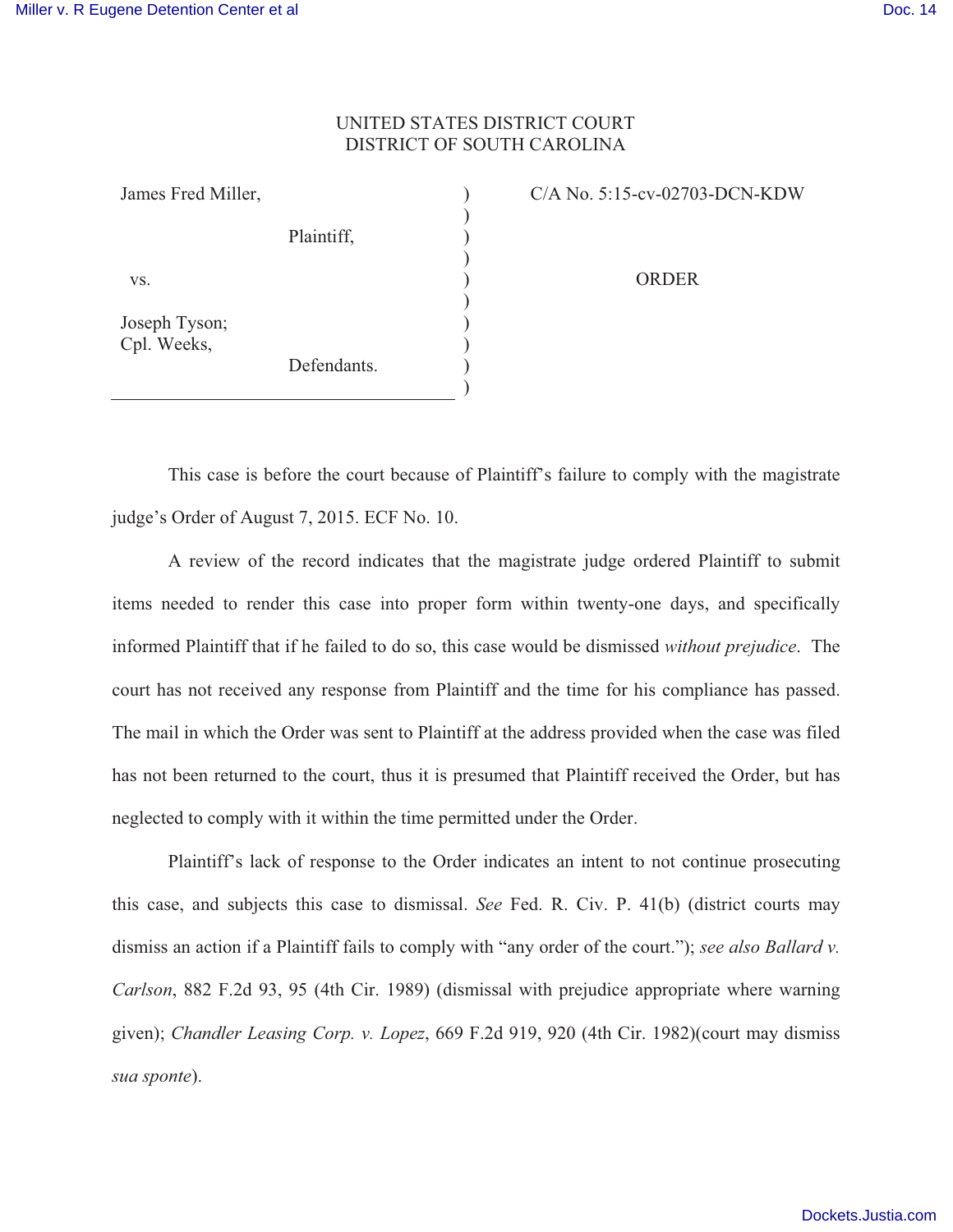Accordingly, this case is dismissed *without prejudice*. The Clerk of Court shall close the

 $file.<sup>1</sup>$ 

-----------------------------------------------------------

IT IS SO ORDERED.

 $\frac{1}{2}$ 

 David C. Norton United States District Judge

September 8, 2015 Charleston, South Carolina

<sup>1</sup> Under General Order, Misc. No. 3:07-5014-JFA, this dismissal *without prejudice* does *not* count as a "strike" for purposes of the "three strikes" provision of 28 U.S.C. § 1915(g). If Plaintiff wishes to bring this action in the future, he should obtain new forms for doing so from the Clerk's Office in Columbia (**901 Richland Street, Columbia, South Carolina 29201**).